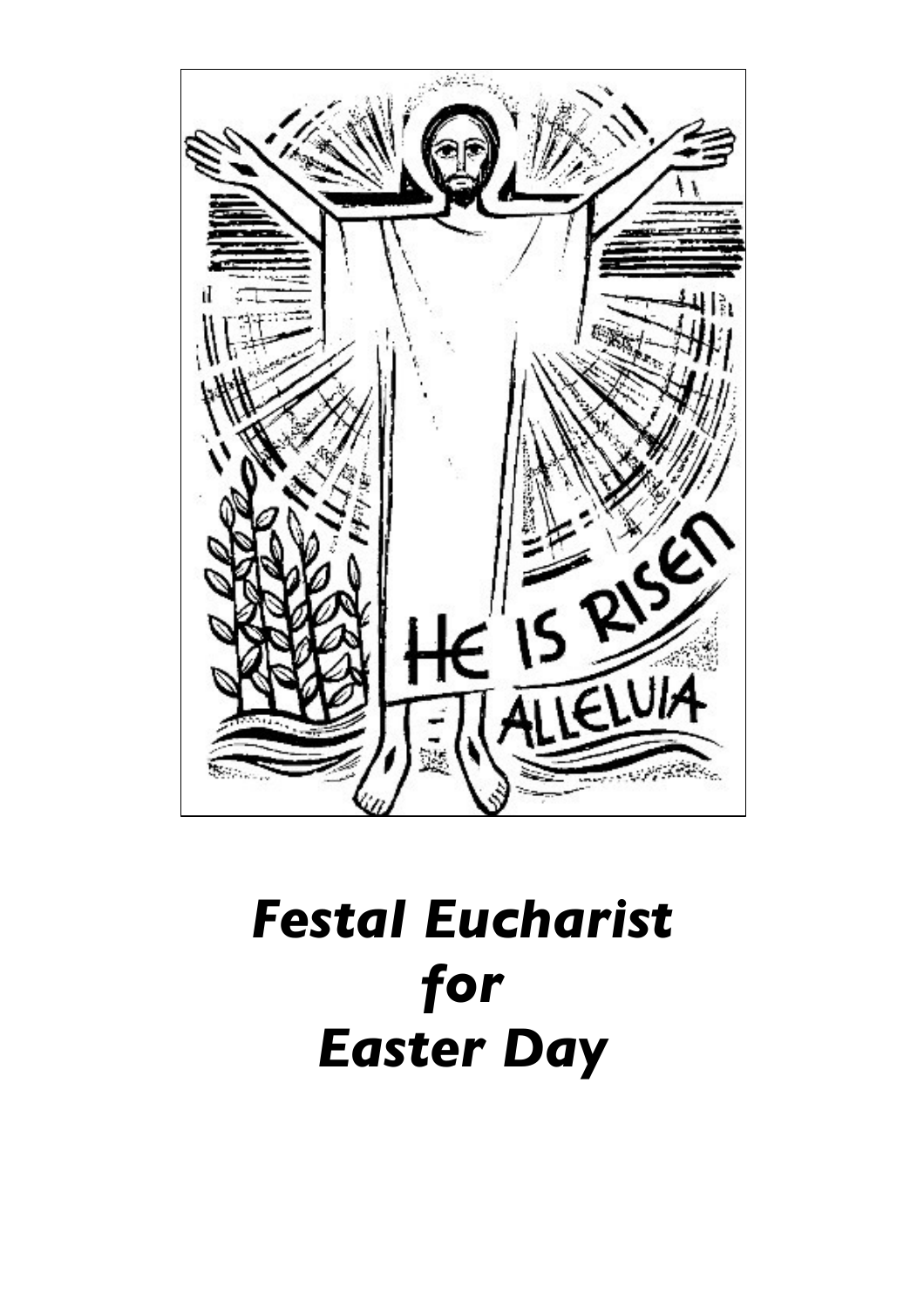**Welcome to St James,** the parish Church of Bulkington. Thank you for joining us today, whether you are in the building or participating from home. We are very glad to be with you.

**Holy Communion (or the Eucharist)** is the central act of Christian worship. Through our community celebration of the Eucharist, we tell the story of God with his people throughout history, and proclaim that this God, revealed to us in Jesus Christ, is real among us. **Easter Day** is the most important day of the Church's year when we celebrate Jesus' resurrection with joy and splendour, offering the hope of new life to all.

**This service is being livestreamed** so that as many as would like to can be part of our worship. The camera will only focus on those contributing to the service.

#### **There will be no collection plate passed around today, but please give generously to support St James.** You can

- Leave a cash donation (including brown envelopes) in the plate provided on your way in or out of Church
- Join the Parish Giving Scheme (please speak to Rev Charles about this)
- Online at https://tinyurl.com/y5o6gncq (the QR code will take you to this page)
- Make an electronic donation via bank transfer or standing order.

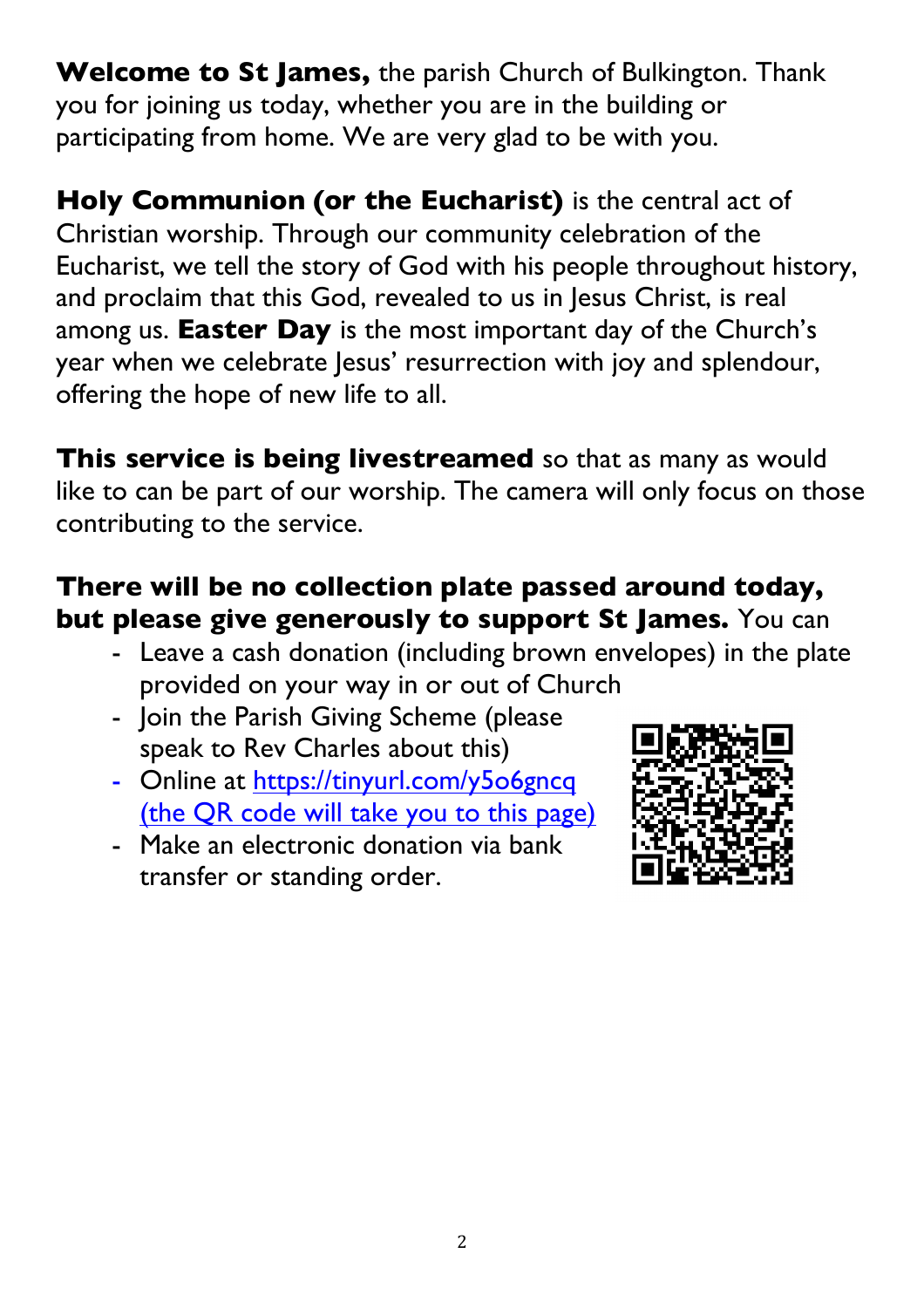# *The Gathering*

*We are invited to stand*

## **Jesus Christ is Risen Today**

- 1 Jesus Christ is risen today, *Alleluia.*  our triumphant holy day, *Alleluia.*  who did once, upon the cross, *Alleluia.*  suffer to redeem our loss. *Alleluia.*
- 2 Hymns of praise then let us sing, *Alleluia.* unto Christ, our heavenly King, *Alleluia.* who endured the Cross and grave, *Alleluia.* sinners to redeem and save. *Alleluia.*
- 3 But the pains that he endured, *Alleluia.* our salvation have procured; *Alleluia.* now above the sky he's King, *Alleluia.* where the angels ever sing. *Alleluia.*

*Surrexit Christus hodie Anonymous Latin, Lyra Davidica (1708), Compleat Psalmodist (1749 Arnold), Charles Wesley (1707-88)*

# *The Service of Light*

This is the day when our Lord Jesus Christ was raised gloriously from the dead, crushing the power of sin and destroying the sting of death. Throughout the world Christians celebrate the mighty power of God as Christ calls us out of darkness to share in his marvellous light. May we, and all Christ's people, shine as lights in the world to the glory of God the Father.

May the light of Christ, rising in glory, banish all darkness from our hearts and minds.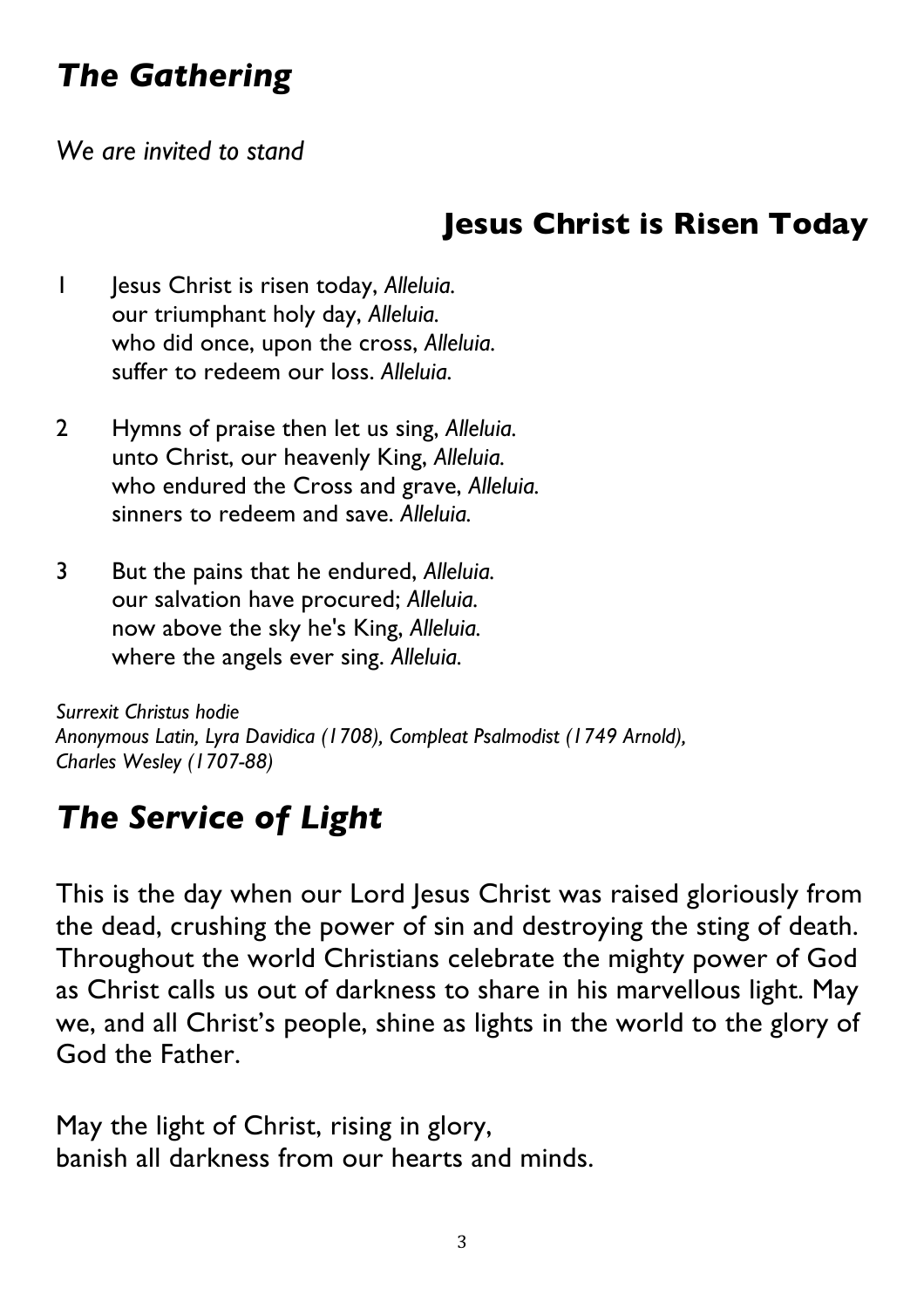#### Alleluia. Christ is risen. *All:* **He is risen indeed. Alleluia.**

## *Prayers of Penitence*

## **Confession and Absolution**

Christ our passover lamb has been sacrificed for us. Let us therefore rejoice by putting away all malice and evil and confessing our sins with a sincere and true heart.

*1 Corinthians 5.7,8*

*We are invited to sit, as we share some quiet for reflection.*

Like Mary at the empty tomb, we fail to grasp the wonder of your presence. Lord, have mercy. *All:* **Lord, have mercy.**

Like the disciples behind locked doors, we are afraid to be seen as your followers. Christ, have mercy. *All:* **Christ, have mercy.**

Like Thomas in the upper room, we are slow to believe. Lord, have mercy. *All:* **Lord, have mercy.**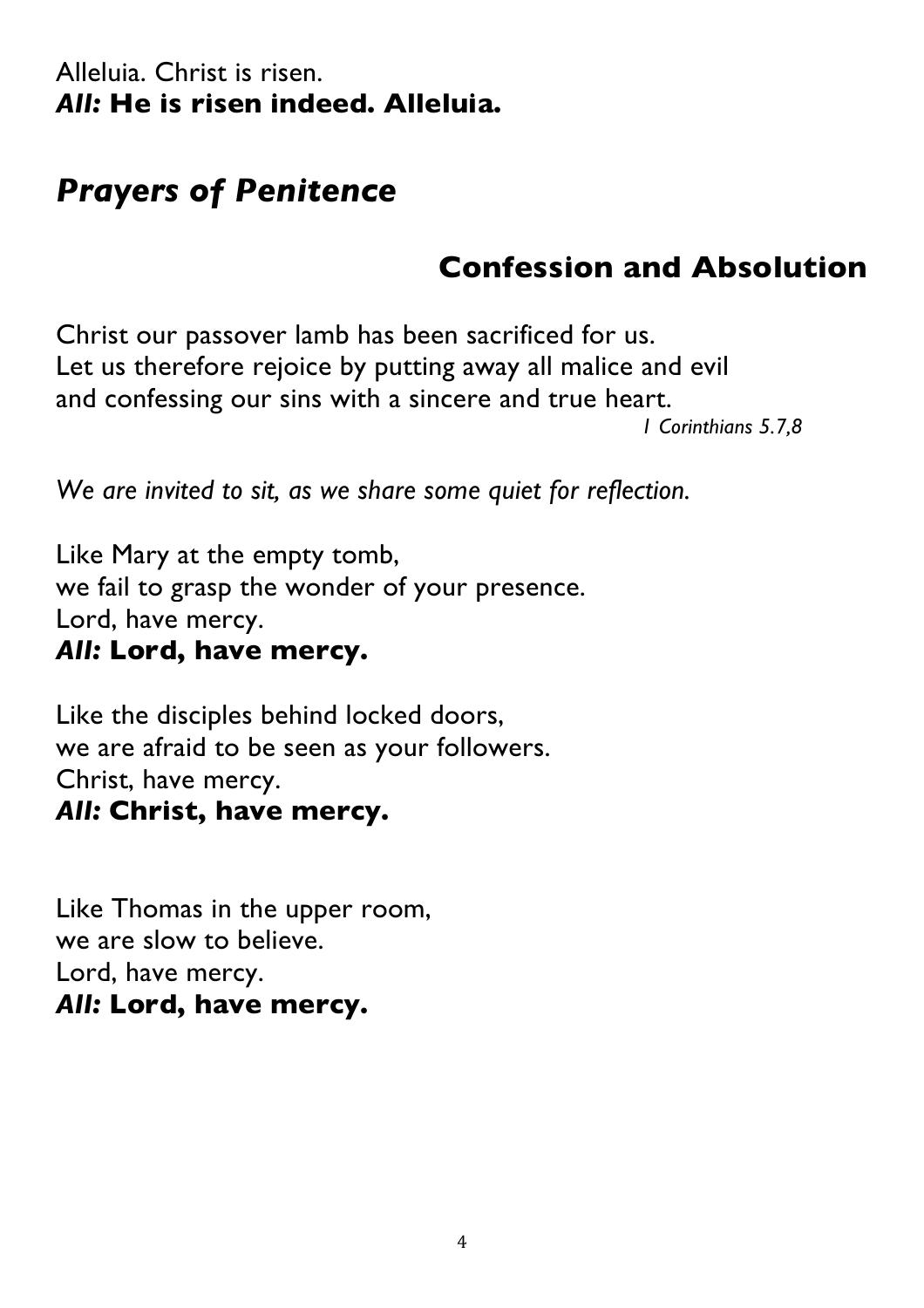May the Father of all mercies cleanse *you* from y*our* sins, and restore *us* in his image to the praise and glory of his name, through Jesus Christ our Lord. *All:* **Amen.**

### **Gloria in Excelsis**

**Glory to God in the highest, and peace to his people on earth. Lord God, heavenly King, almighty God and Father, we worship you, we give you thanks, we praise you for your glory.**

**Lord Jesus Christ, only Son of the Father, Lord God, Lamb of God, you take away the sin of the world: have mercy on us; you are seated at the right hand of the Father: receive our prayer.**

**For you alone are the Holy One, you alone are the Lord, you alone are the Most High, Jesus Christ, with the Holy Spirit, in the glory of God the Father. Amen.**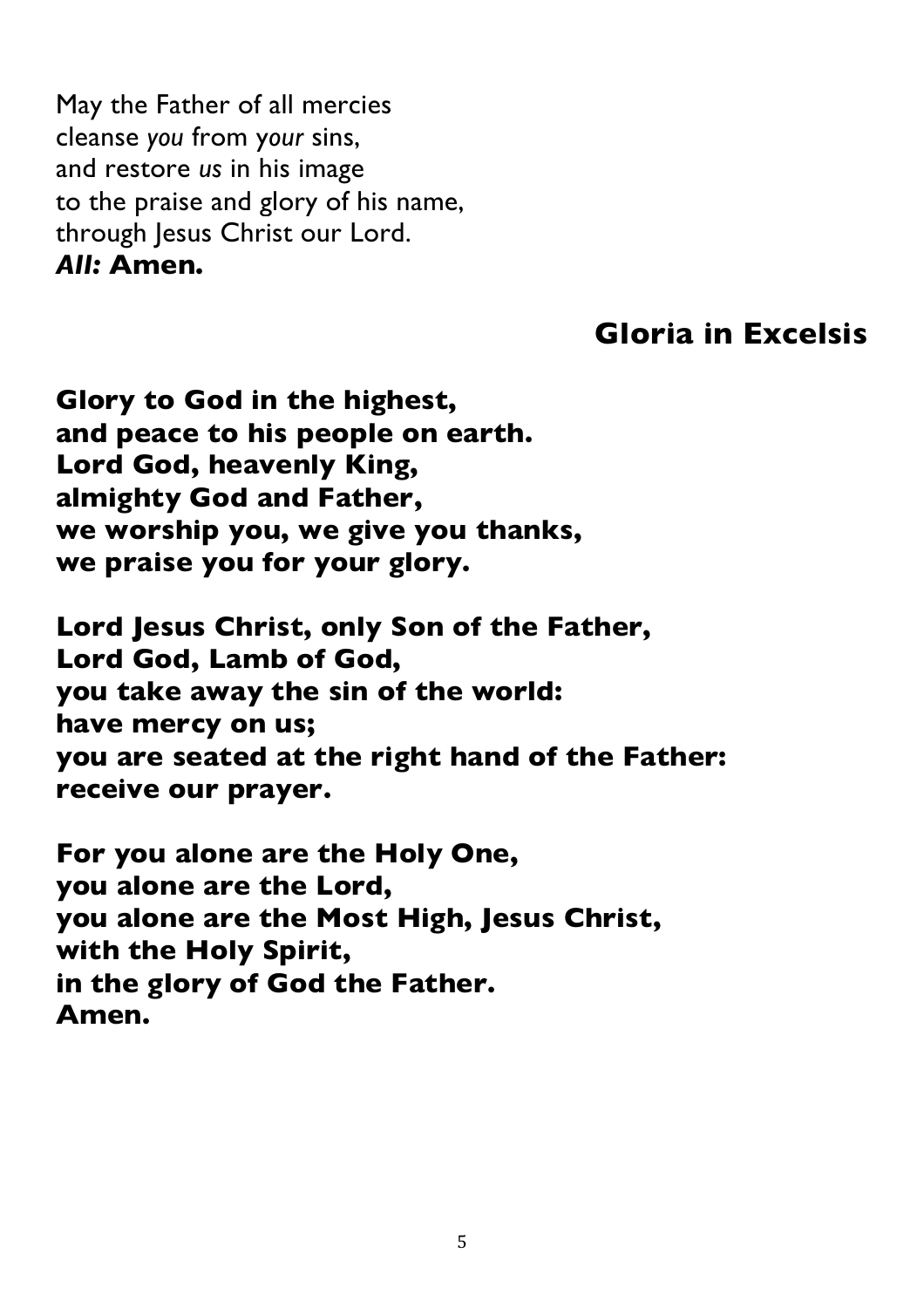## **The Collect**

*We spend a moment in quiet prayer and then Rev Charles prays:* 

God of glory, by the raising of your Son you have broken the chains of death and hell: fill your Church with faith and hope; for a new day has dawned and the way to life stands open in our Saviour Jesus Christ. *All:* **Amen.**

# *The Liturgy of the Word*

**Isaiah 65:17-25**

| For I am about to create new heavens                              |
|-------------------------------------------------------------------|
| and a new earth;                                                  |
| the former things shall not be remembered                         |
| or come to mind.                                                  |
| <sup>18</sup> But be glad and rejoice for ever                    |
| in what I am creating;                                            |
| for I am about to create Jerusalem as a joy,                      |
| and its people as a delight.                                      |
| <sup>19</sup> I will rejoice in Jerusalem,                        |
| and delight in my people;                                         |
| no more shall the sound of weeping be heard in it,                |
| or the cry of distress.                                           |
| 20 No more shall there be in it                                   |
| an infant that lives but a few days,                              |
| or an old person who does not live out a lifetime;                |
| for one who dies at a hundred years will be considered a youth,   |
| and one who falls short of a hundred will be considered accursed. |
| <sup>21</sup> They shall build houses and inhabit them;           |
| they shall plant vineyards and eat their fruit.                   |
| <sup>22</sup> They shall not build and another inhabit;           |
| they shall not plant and another eat;                             |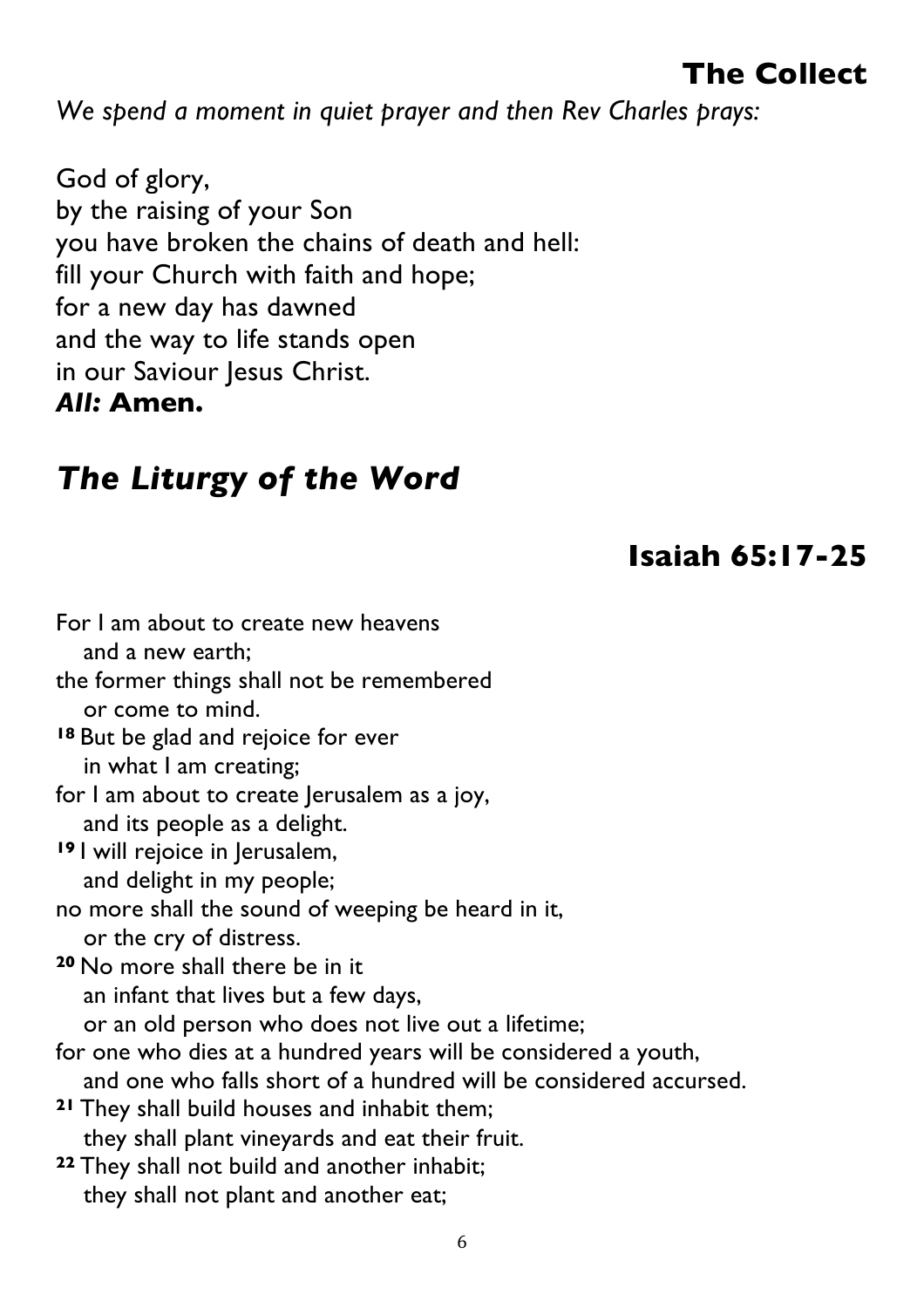for like the days of a tree shall the days of my people be, and my chosen shall long enjoy the work of their hands.

- **<sup>23</sup>** They shall not labour in vain, or bear children for calamity;
- for they shall be offspring blessed by the LORD and their descendants as well.
- **<sup>24</sup>** Before they call I will answer, while they are yet speaking I will hear.
- **<sup>25</sup>** The wolf and the lamb shall feed together, the lion shall eat straw like the ox; but the serpent—its food shall be dust!
- They shall not hurt or destroy
- on all my holy mountain,

says the LORD.

This is the word of the Lord

## *All:* **Thanks be to God.**

## **Acts 10:34-43**

**<sup>34</sup>** Then Peter began to speak to them: 'I truly understand that God shows no partiality, **<sup>35</sup>** but in every nation anyone who fears him and does what is right is acceptable to him. **<sup>36</sup>** You know the message he sent to the people of Israel, preaching peace by Jesus Christ—he is Lord of all. **<sup>37</sup>** That message spread throughout Judea, beginning in Galilee after the baptism that John announced: **<sup>38</sup>** how God anointed Jesus of Nazareth with the Holy Spirit and with power; how he went about doing good and healing all who were oppressed by the devil, for God was with him. **<sup>39</sup>** We are witnesses to all that he did both in Judea and in Jerusalem.

They put him to death by hanging him on a tree; **<sup>40</sup>** but God raised him on the third day and allowed him to appear, **<sup>41</sup>** not to all the people but to us who were chosen by God as witnesses, and who ate and drank with him after he rose from the dead. **<sup>42</sup>** He commanded us to preach to the people and to testify that he is the one ordained by God as judge of the living and the dead. **<sup>43</sup>** All the prophets testify about him that everyone who believes in him receives forgiveness of sins through his name.'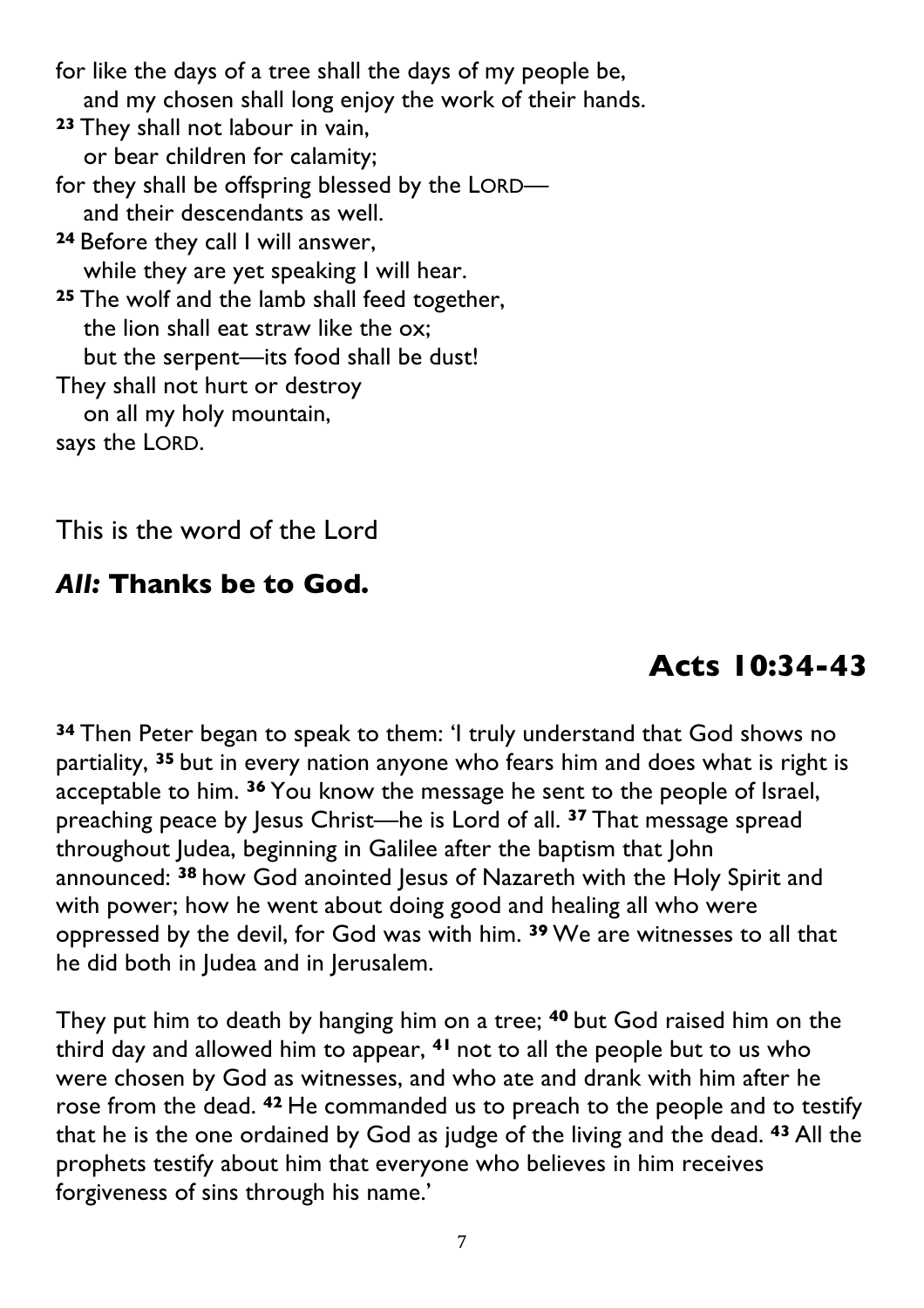#### This is the word of the Lord

#### *All:* **Thanks be to God.**

#### **Hymn – Christ is made the sure foundation**

- 1 Christ is made the sure foundation, Christ the head and cornerstone, chosen of the Lord, and precious, binding all the Church in one, holy Zion's help forever, and her confidence alone.
- 2 To this temple, where we call you, come, O Lord of hosts, today; you have promised loving kindness; hear your servants as we pray, bless your people now before you, turn our darkness into day.
- 3 Hear the cry of all your people, what they ask and hope to gain; what they gain from you, forever with your chosen to retain, and hereafter in your glory evermore with you to reign.
- 4 Praise and honour to the Father, praise and honour to the Son, praise and honour to the Spirit, ever Three and ever One, One in might and One in glory, while unending ages run.

*'Urbs beata Jerusalem', (c.7th century) trans. John Mason Neale, (1818-1866)*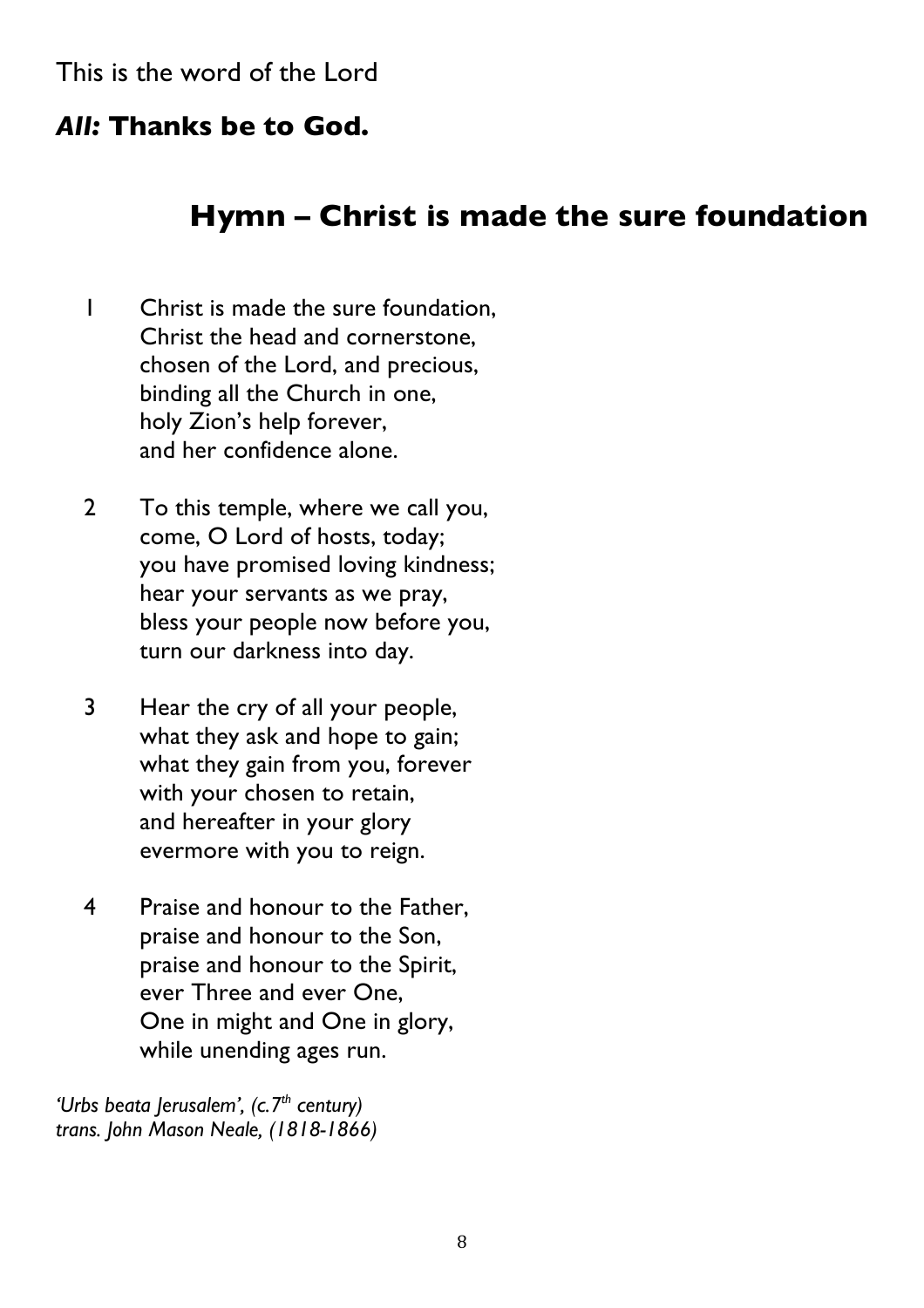## **Gospel Reading – Luke 24:1-12**

#### *When the Gospel is announced the reader says* Hear the Gospel of our Lord Jesus Christ according to Luke. *All***: Glory to you, O Lord.**

But on the first day of the week, at early dawn, they came to the tomb, taking the spices that they had prepared. **<sup>2</sup>** They found the stone rolled away from the tomb, **<sup>3</sup>** but when they went in, they did not find the body. **<sup>4</sup>** While they were perplexed about this, suddenly two men in dazzling clothes stood beside them. **<sup>5</sup>** The women were terrified and bowed their faces to the ground, but the men said to them, 'Why do you look for the living among the dead? He is not here, but has risen. **<sup>6</sup>** Remember how he told you, while he was still in Galilee, **<sup>7</sup>** that the Son of Man must be handed over to sinners, and be crucified, and on the third day rise again.' **<sup>8</sup>** Then they remembered his words, **<sup>9</sup>** and returning from the tomb, they told all this to the eleven and to all the rest. **<sup>10</sup>** Now it was Mary Magdalene, Joanna, Mary the mother of James, and the other women with them who told this to the apostles. **<sup>11</sup>** But these words seemed to them an idle tale, and they did not believe them. **<sup>12</sup>** But Peter got up and ran to the tomb; stooping and looking in, he saw the linen cloths by themselves; then he went home, amazed at what had happened.

*At the end*

This is the Gospel of the Lord.

#### *All:* **Praise to you, O Christ.**

#### **Sermon**

*After the sermon, we share a time of quiet.*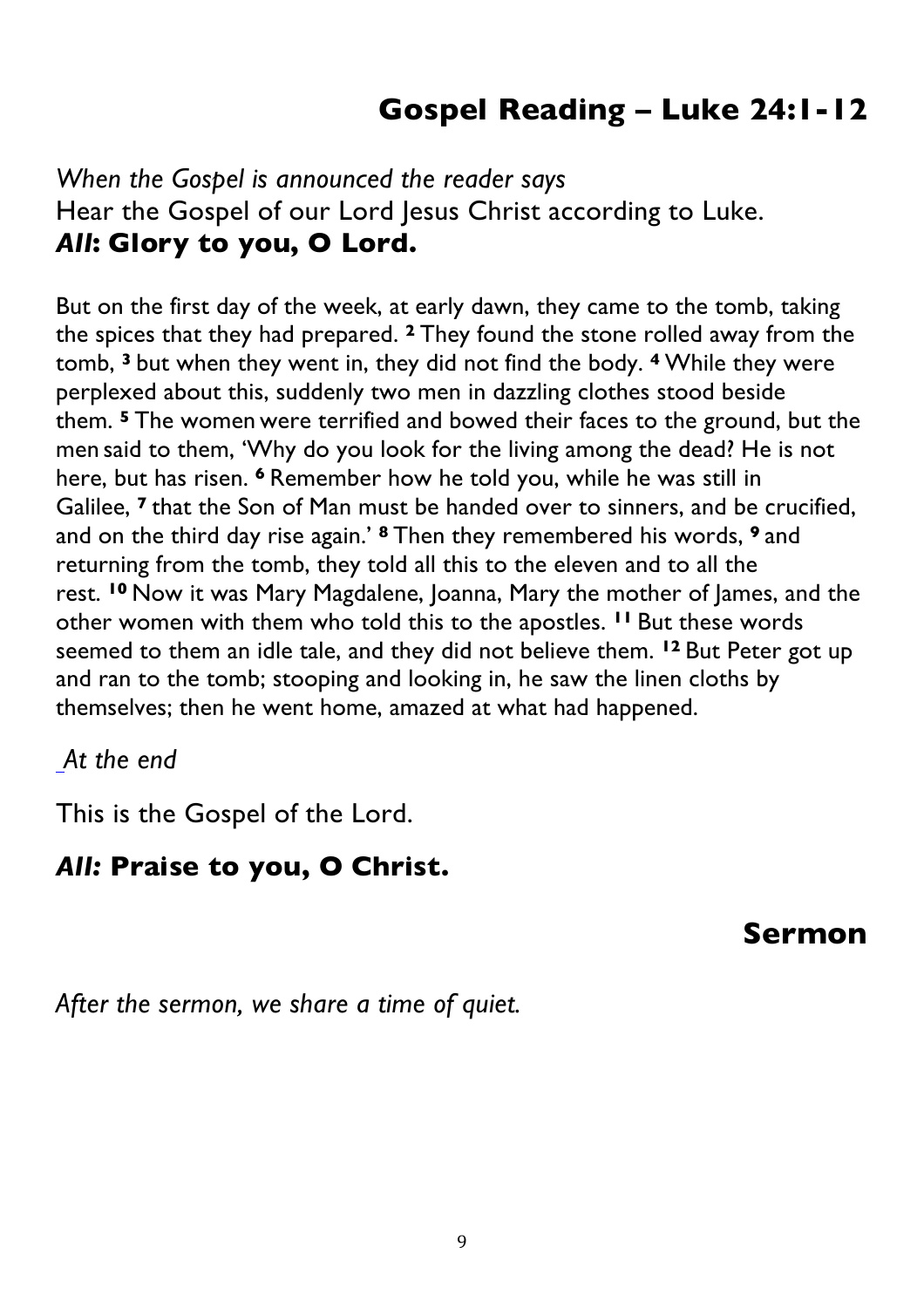# *Renewal of Baptismal Promises*

#### **Prayer over the Water**

Praise God who made heaven and earth, *All:* **who keeps his promise forever.**

Let us give thanks to the Lord our God. *All:* **It is right to give thanks and praise.**

Almighty God, whose Son Jesus Christ was baptized in the river Jordan, we thank you for the gift of water to cleanse us and revive us.

We thank you that through the waters of the Red Sea you led your people out of slavery to freedom in the Promised Land.

We thank you that through the deep waters of death you brought your Son, and raised him to life in triumph.

Bless this water, that your servants who are washed in it may be made one with Christ in his death and in his resurrection, to be cleansed and delivered from all sin.

Send your Holy Spirit upon them, bring them to new birth in the household of faith and raise them with Christ to full and eternal life; for all might, majesty, authority and power are yours, now and for ever. Amen.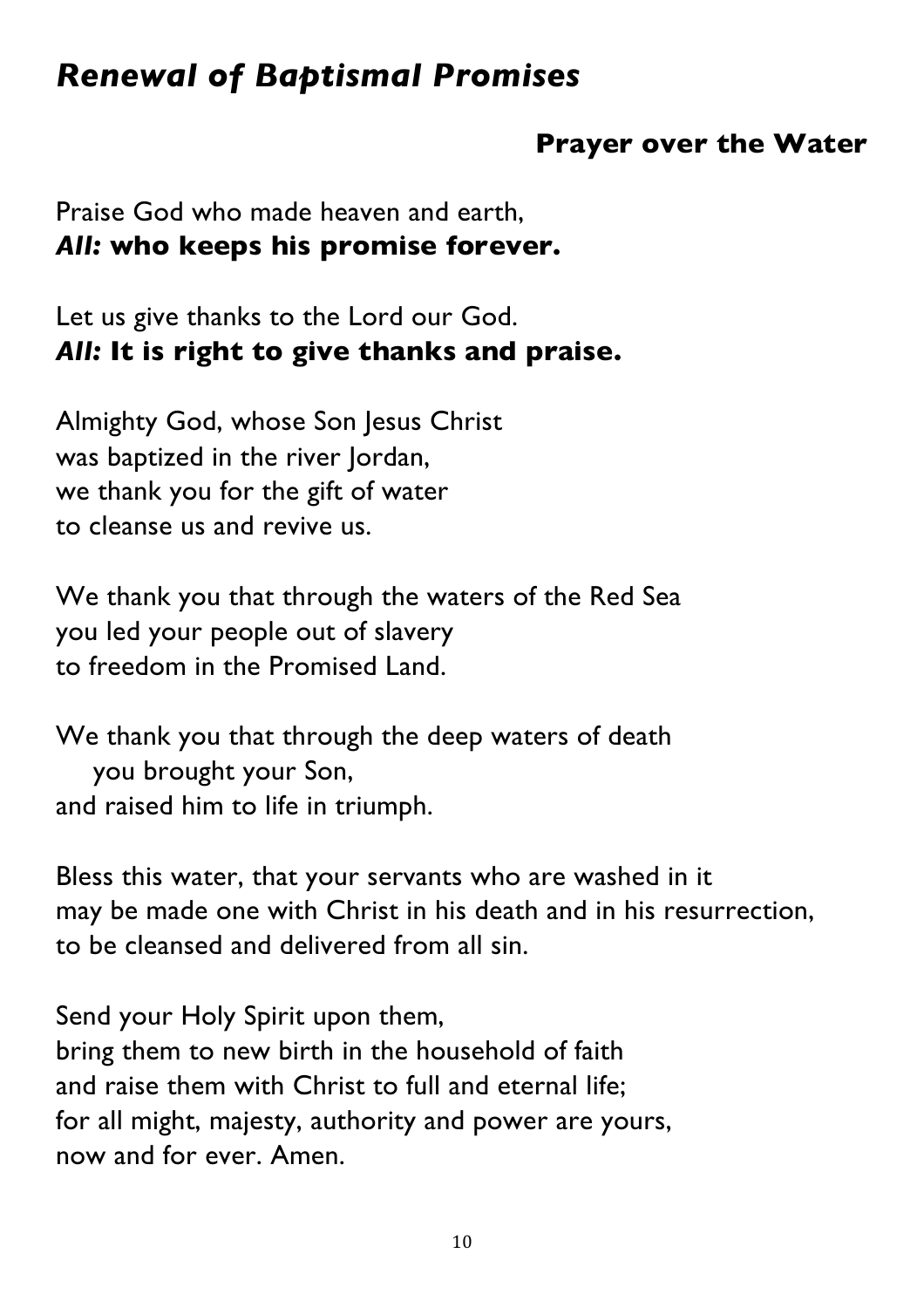## **Profession of Faith**

Brothers and sisters, I ask you to profess the faith of the Church. Do you believe and trust in God the Father?

## *All:* **I believe in God, the Father almighty, creator of heaven and earth.**

Do you believe and trust in his Son Jesus Christ? *All:* **I believe in Jesus Christ, his only Son, our Lord, who was conceived by the Holy Spirit, born of the Virgin Mary, suffered under Pontius Pilate, was crucified, died, and was buried; he descended to the dead. On the third day he rose again; he ascended into heaven, he is seated at the right hand of the Father, and he will come to judge the living and the dead.**

Do you believe and trust in the Holy Spirit?

*All:* **I believe in the Holy Spirit, the holy catholic Church, the communion of saints, the forgiveness of sins, the resurrection of the body, and the life everlasting. Amen.**

*The waters of baptism are sprinkled over the congregation.*

Almighty God, we thank you for our fellowship in the household of faith with all who have been baptized in your name. Keep us faithful to our baptism, and so make us ready for that day when the whole creation shall be made perfect in your Son,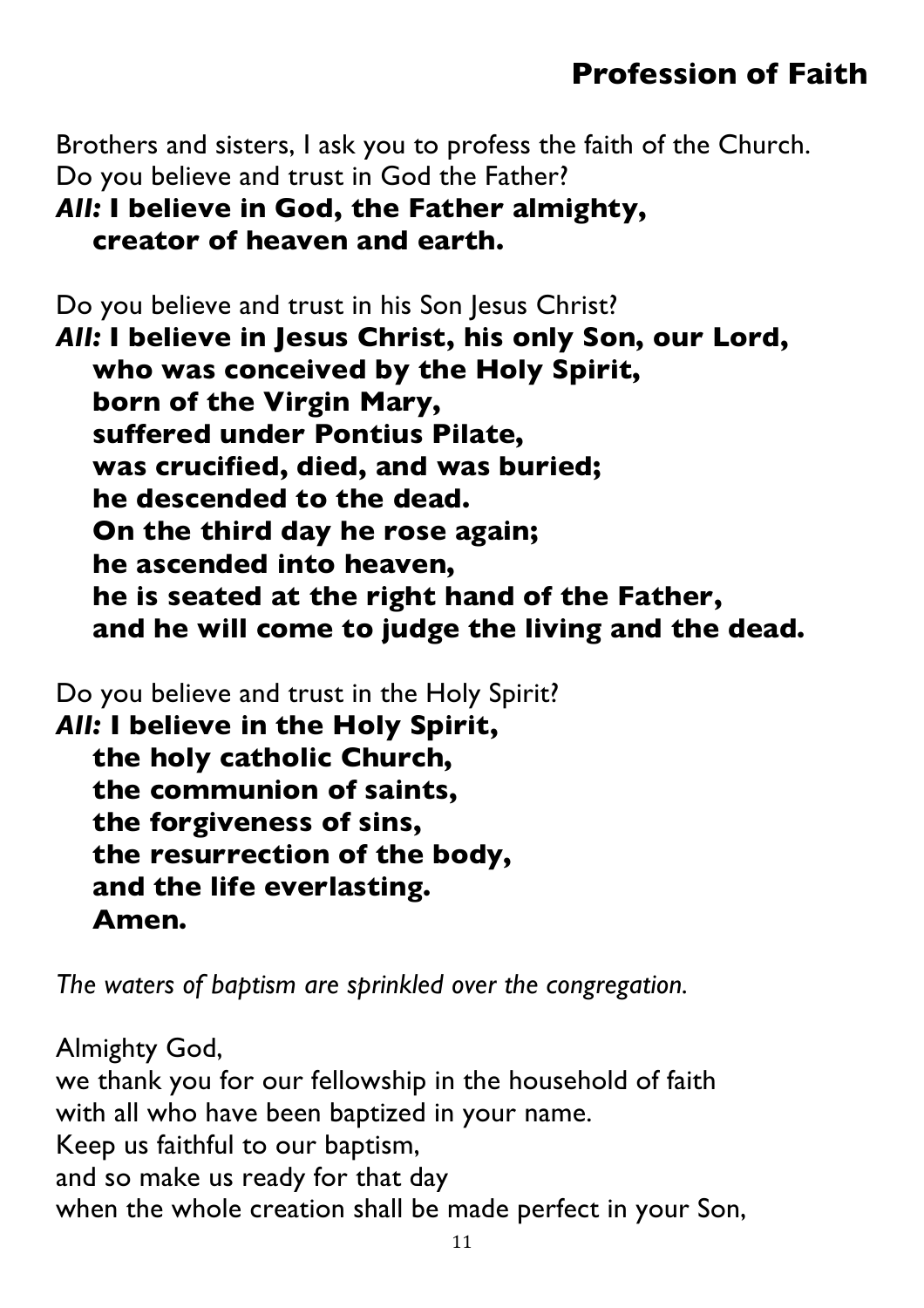our Saviour Jesus Christ. May Christ dwell in your hearts through faith, that you may be rooted and grounded in love and bring forth the fruit of the Spirit. *All:* **Amen.**

## **Prayers of Intercession**

*The response to the prayers is:*

Risen Lord, in your mercy *All:* **Hear our prayer.**

*And, at the end:*

Merciful Father,

*All:* **accept these prayers for the sake of your Son, our Saviour Jesus Christ. Amen.**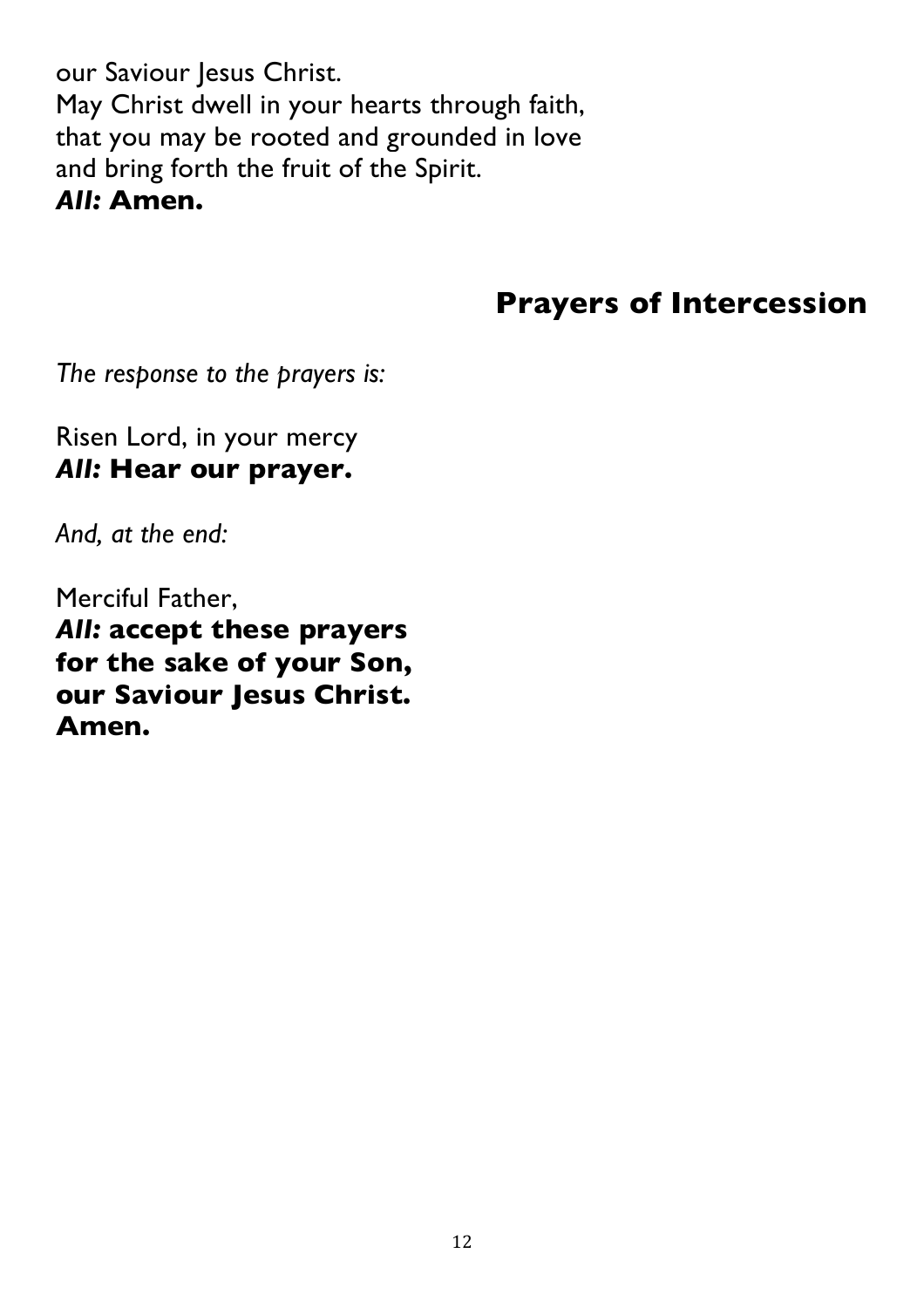# *The Liturgy of the Sacrament*

#### **The Peace**

The risen Christ came and stood among his disciples and said, 'Peace be with you.' Then were they glad when they saw the Lord. Alleluia. *John 20.19, 20*

The peace of the Lord be always with you *All:* **and also with you.**

## **Hymn – Alleluia, alleluia, hearts to heaven and voices raise**

1 Alleluia, alleluia, hearts to heav'n and voices raise; sing to God a hymn of gladness, sing to God a hymn of praise: he who on the cross a victim for the world's salvation bled, Jesus Christ, the King of Glory, now is risen from the dead.

- 2 Christ is risen, Christ the first-fruits of the holy harvest field, which will all its full abundance at his second coming yield; then the golden ears of harvest will their heads before him wave, ripened by his glorious sunshine, from the furrows of the grave.
- 3 Christ is risen, we are risen shed upon us heav'nly grace, rain, and dew, and gleams of glory from the brightness of thy face; that we, with our hearts in heaven,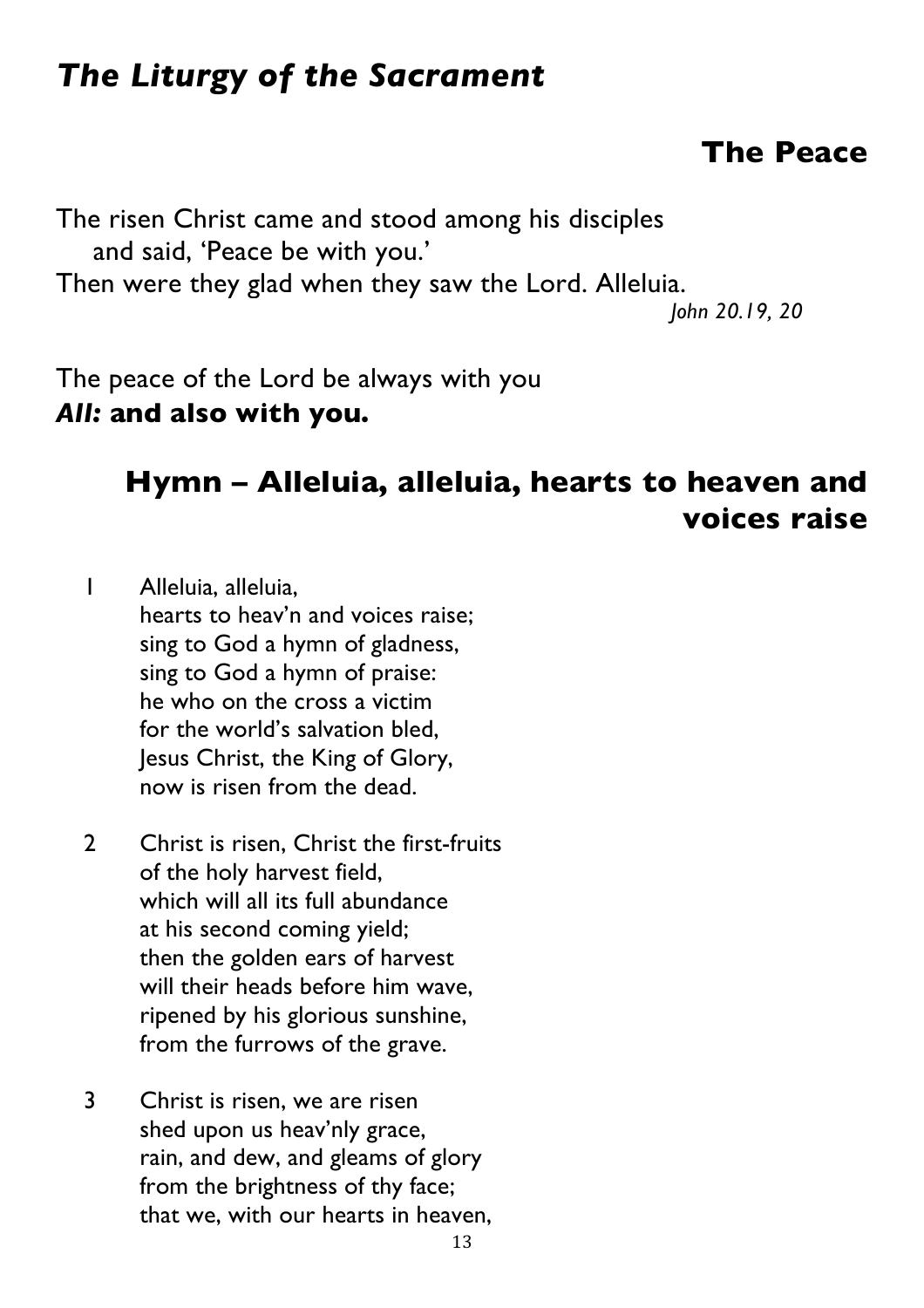here on earth may fruitful be, and by angel-hands be gathered, and be ever, Lord, with thee.

4 Alleluia, alleluia, glory be to God on high; alleluia to the Saviour, who has gained the victory; alleluia to the Spirit, fount of love and sanctity; alleluia, alleluia, to the Triune Majesty.

*Christopher Wordsworth (1807-1885)*

## **The Eucharistic Prayer**

#### The Lord is here *All:* **His Spirit is with us**

#### Lift up your hearts *All:* **We lift them to the Lord.**

#### Let us give thanks to the Lord our God. *All:* **It is right to give thanks and praise.**

It is indeed right, our duty and our joy, always and everywhere to give you thanks, almighty and eternal Father, and on this day of our redemption to celebrate with joyful hearts the memory of your wonderful works.

For by the mystery of his passion Jesus Christ, your risen Son, has conquered the powers of death and hell and restored in men and women the image of your glory.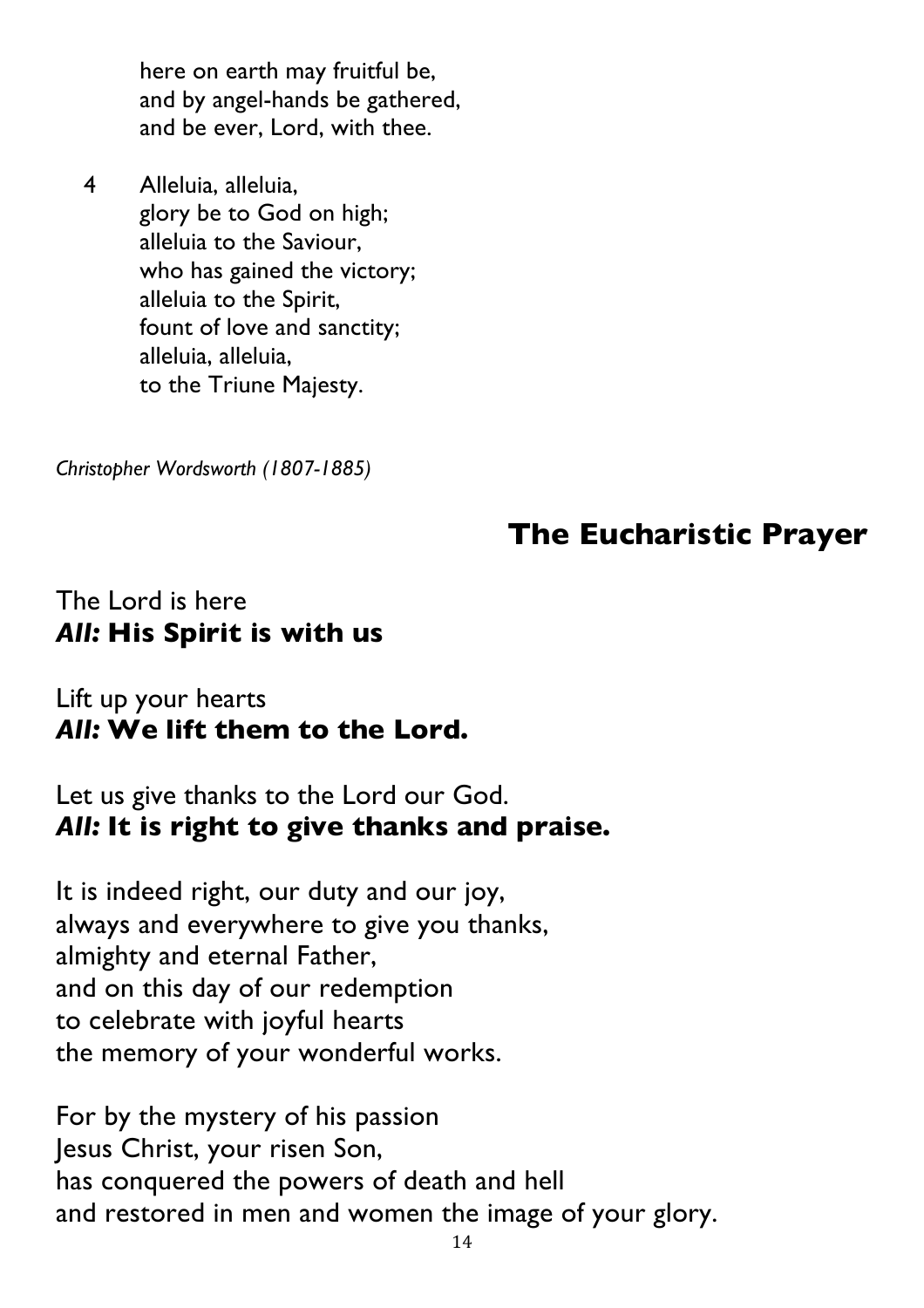He has placed them once more in paradise and opened to them the gate of life eternal. And so, in the joy of this Passover, earth and heaven resound with gladness, while angels and archangels and the powers of all creation sing for ever the hymn of your glory:

*All***: Holy, holy, holy Lord, God of power and might, heaven and earth are full of your glory. Hosanna in the highest. Blessed is he who comes in the name of the Lord. Hosanna in the highest.**

Lord God, you are the most holy one, enthroned in splendour and light, yet in the coming of your Son Jesus Christ you reveal the power of your love made perfect in our human weakness.

Embracing our humanity, Jesus showed us the way of salvation; loving us to the end, he gave himself to death for us; dying for his own, he set us free from the bonds of sin, that we might rise and reign with him in glory.

On the night he gave up himself for us all he took bread and gave you thanks; he broke it and gave it to his disciples, saying: Take, eat; this is my body which is given for you; do this in remembrance of me.

In the same way, after supper he took the cup and gave you thanks;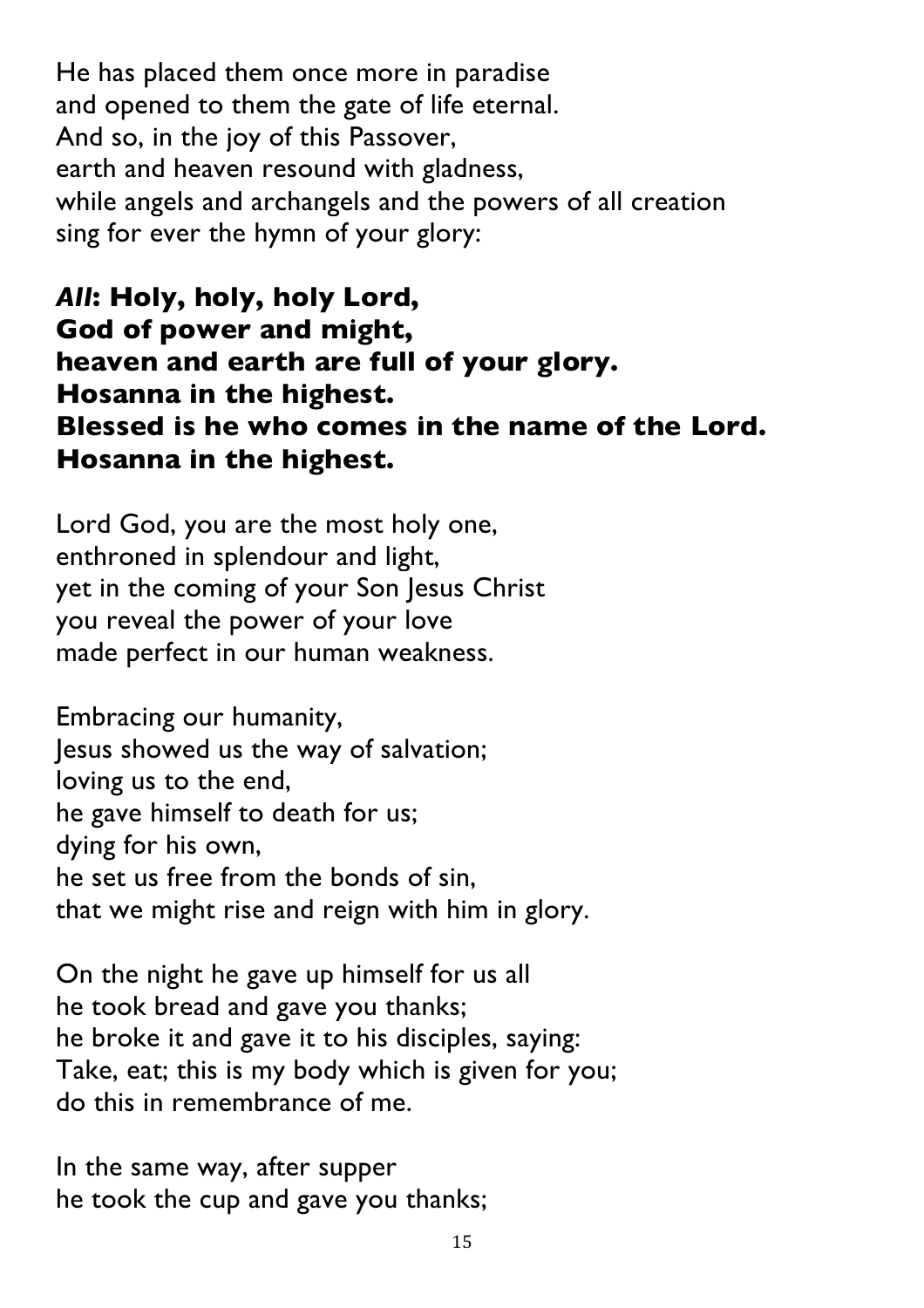he gave it to them, saying:

Drink this, all of you; this is my blood of the new covenant which is shed for you and for many for the forgiveness of sins. Do this, as often as you drink it, in remembrance of me.

Therefore we proclaim the death that he suffered on the cross, we celebrate his resurrection, his bursting from the tomb, we rejoice that he reigns at your right hand on high and we long for his coming in glory.

As we recall the one, perfect sacrifice of our redemption, Father, by your Holy Spirit let these gifts of your creation be to us the body and blood of our Lord Jesus Christ; form us into the likeness of Christ and make us a perfect offering in your sight.

Look with favour on your people and in your mercy hear the cry of our hearts. Bless the earth, heal the sick, let the oppressed go free and fill your Church with power from on high.

Gather your people from the ends of the earth to feast with all your saints at the table in your kingdom, where the new creation is brought to perfection in Jesus Christ our Lord; by whom, and with whom, and in whom, in the unity of the Holy Spirit, all honour and glory be yours, almighty Father, for ever and ever.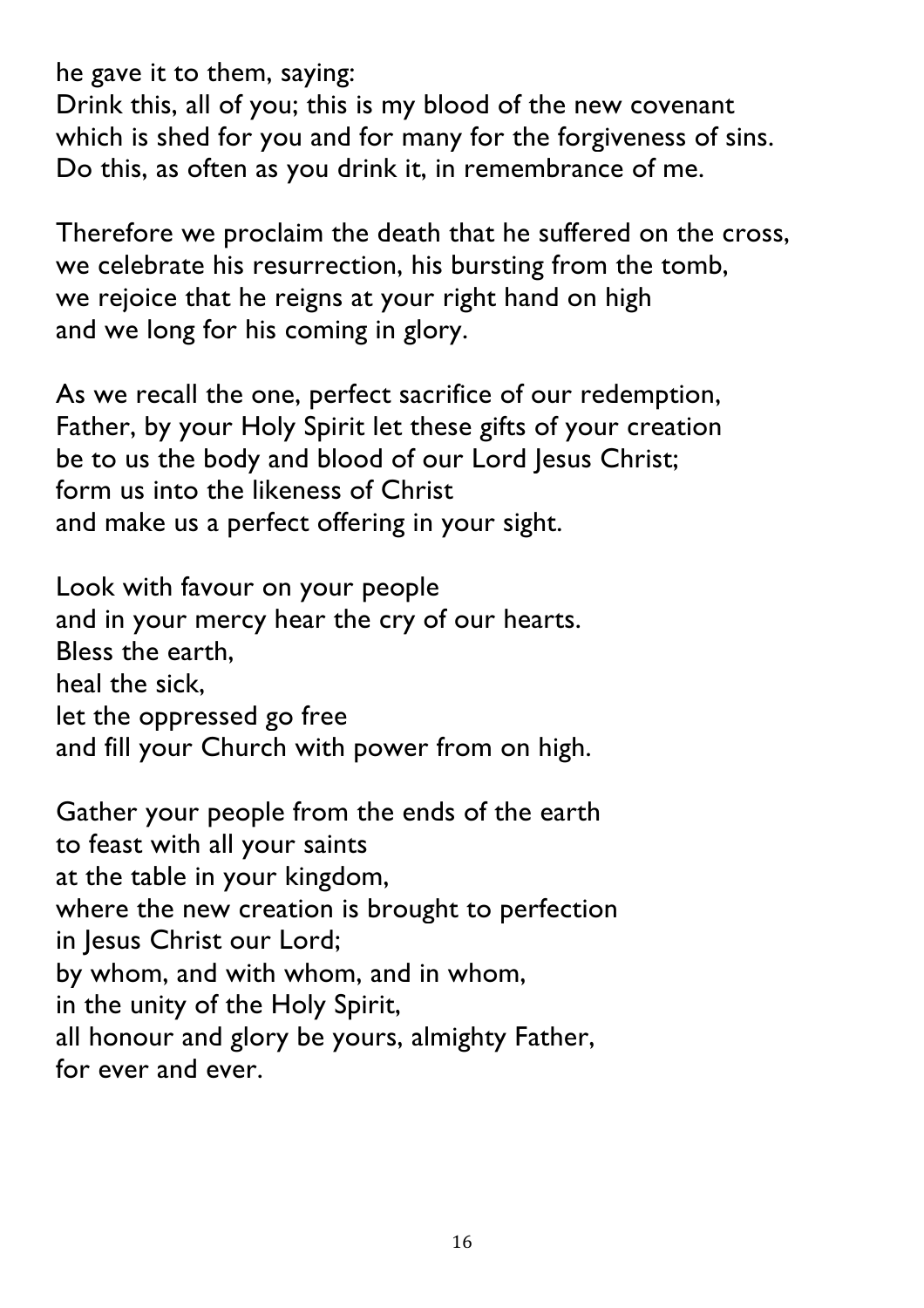## **The Lord's Prayer**

Rejoicing in God's new creation, let us pray with confidence as our Saviour has taught us

**Our Father, who art in heaven, hallowed be thy name; thy kingdom come; thy will be done; on earth as it is in heaven.**

**Give us this day our daily bread. And forgive us our trespasses, as we forgive those who trespass against us. And lead us not into temptation; but deliver us from evil.**

**For thine is the kingdom, the power and the glory, for ever and ever. Amen.**

#### **Breaking of the Bread**

Jesus says, I am the bread of life, whoever eats this bread will live for ever. *All***: Lord, our hearts hunger for you; give us this bread always.**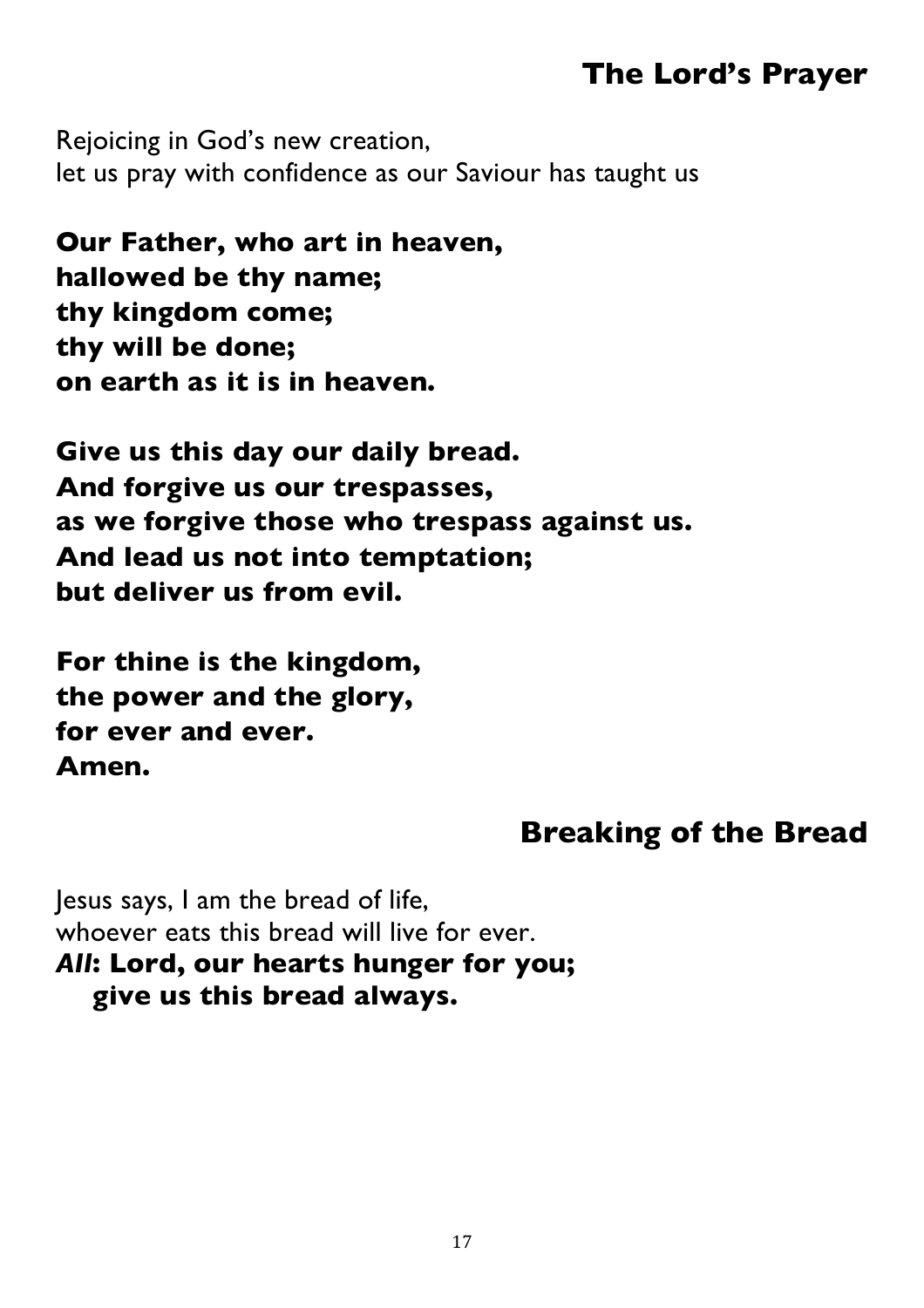*All***: Lamb of God, you take away the sin of the world, have mercy on us.**

**Lamb of God, you take away the sin of the world, have mercy on us.**

**Lamb of God, you take away the sin of the world, grant us peace.**

## **Giving of Communion**

Alleluia. Christ our passover is sacrificed for us. *All***: Therefore let us keep the feast. Alleluia.**

*If you are joining the service online, you might like to use this prayer:*

## **Prayer of Spiritual Communion**

**Thanks be to you, Lord Jesus Christ, for all the benefits you have given me, for all the pain and insults you have borne for me. Since I cannot now receive you sacramentally, I ask you to come spiritually into my heart. O most merciful redeemer, friend and brother, may I know you more clearly, love you more dearly, and follow you more nearly, day by day. Amen.**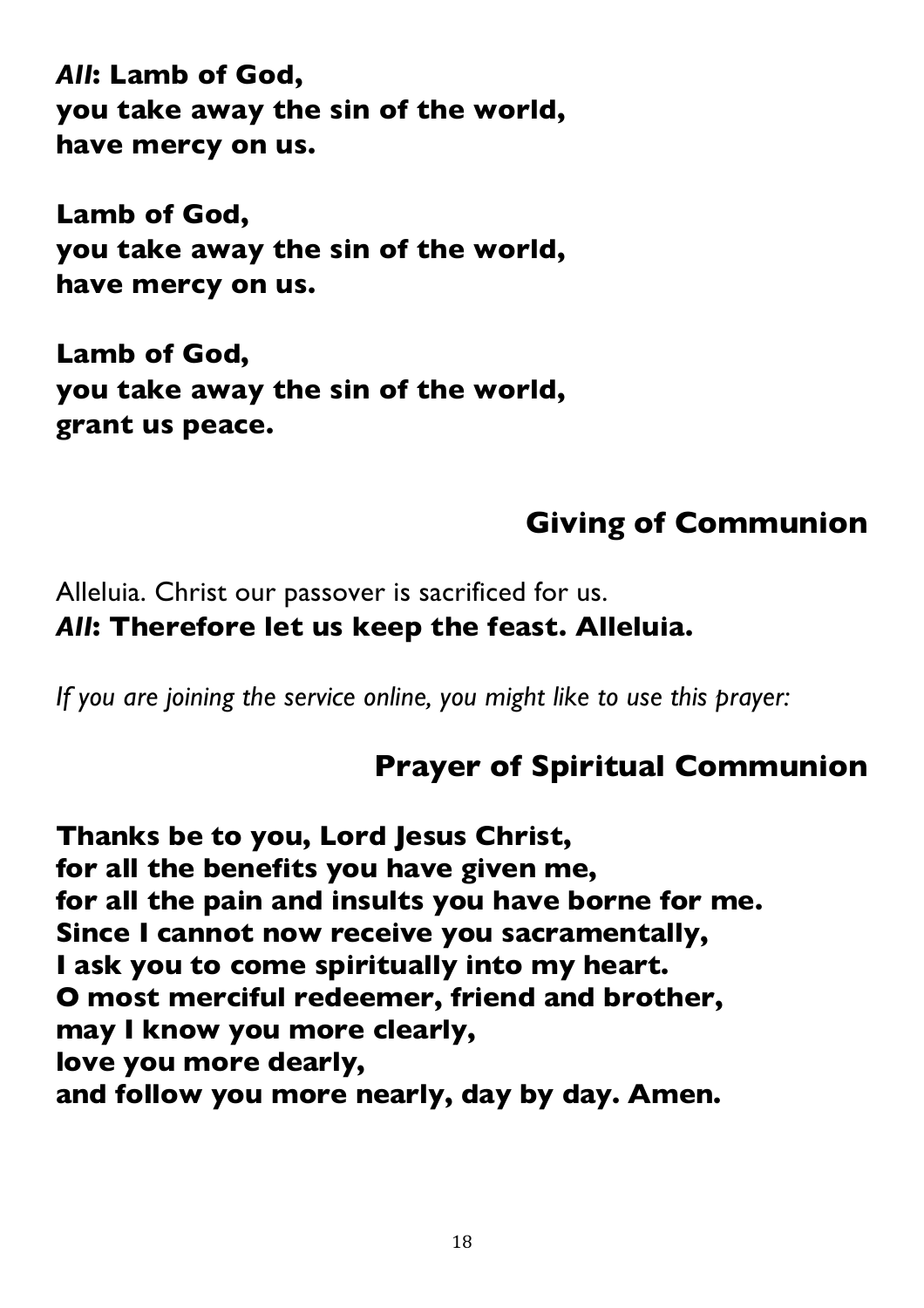*We are invited to come forward and receive Communion.*

#### **Prayer after Communion**

**Father of all, we give you thanks and praise, that when we were still far off you met us in your Son and brought us home. Dying and living, he declared your love, gave us grace, and opened the gate of glory. May we who share Christ's body live his risen life; we who drink his cup bring life to others; we whom the Spirit lights give light to the world. Keep us firm in the hope you have set before us, so we and all your children shall be free, and the whole earth live to praise your name; through Christ our Lord. Amen.**

## *The Dismissal*

## **Hymn - Thine Be The Glory**

1 Thine be the glory, risen conquering Son; endless is the victory thou o'er death hast won. Angels in bright raiment rolled the stone away, kept the folded grave clothes where thy body lay. *Thine be the glory, risen conquering Son: Endless is the victory, thou o'er death hast won.* 

2 Lo! Jesus meets us, risen from the tomb; lovingly he greets us, scatters fear and gloom. Let the church with gladness, hymns of triumph sing; for her Lord now liveth, death hath lost its sting.